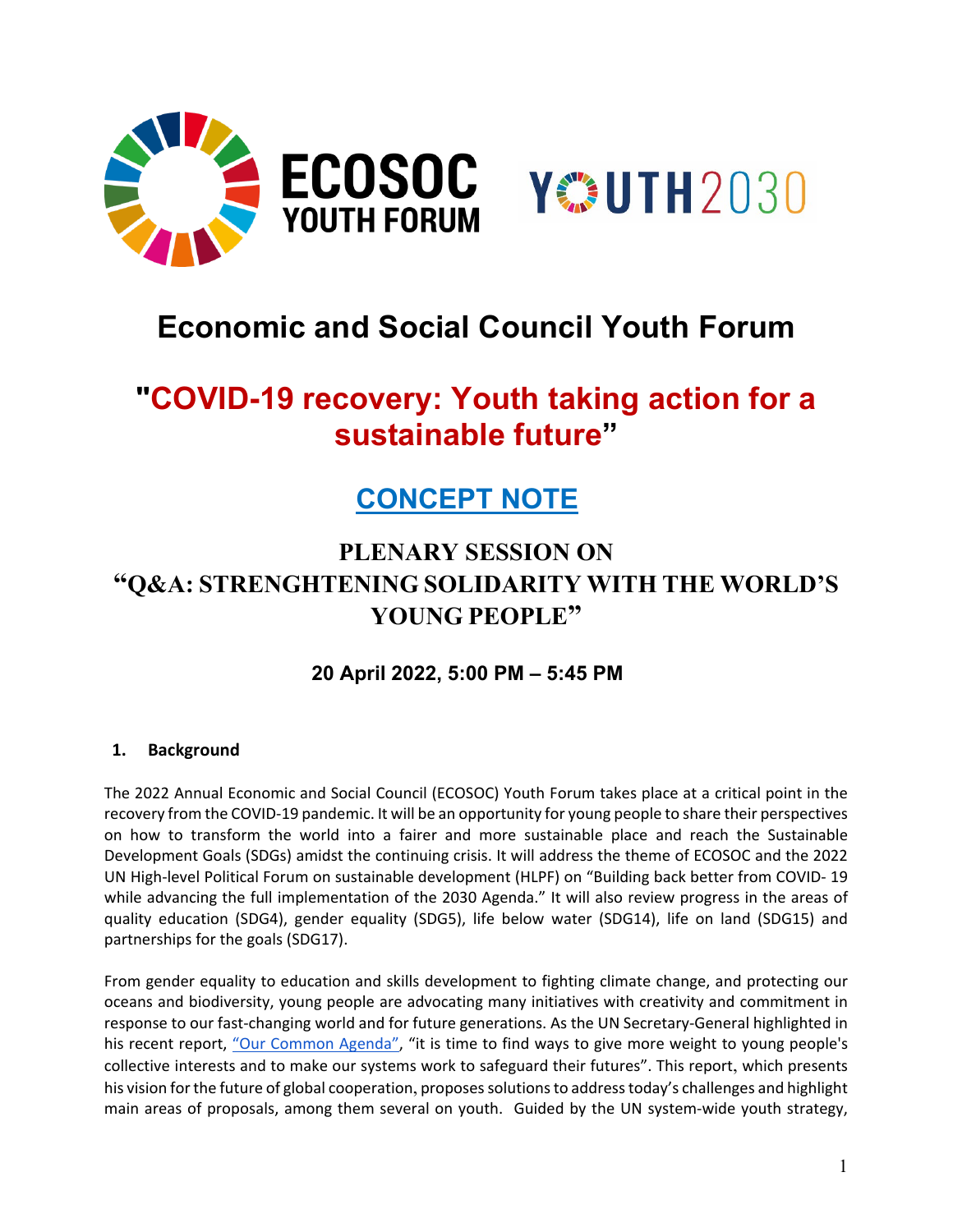["Youth2030",](https://www.unyouth2030.com/about) the United Nations has been strengthening its work for and with young people worldwide. The main objective has been to engage, support and empower young people to put their ideas into action.

#### **2. Objectives**

The purpose of the **Q&A: Strengthening Solidarity with The World's Young People** will be to:

- Provide a platform for the world's young people to engage with the UN's leadership by asking their questions on the role of youth in COVID-19 recovery, the Sustainable Development Goals, the Our Common Agenda report, and more. The questions will be gathered through a social media activation organized ahead of the ECOSOC Youth Forum.
- Highlight the UN's commitment to strengthening solidarity with the world's young people, which is at the heart of Our Common Agenda report, and promote meaningful, diverse, and effective youth engagement and dialogue from the highest levels of the UN's leadership and decision-making.
- Allow a broad number of young people worldwide and in all their diversity to ask their questions on a variety of topics connected to COVID-19 response and recovery, the Sustainable Development Goals, the Our Common Agenda report, and more. A special focus will be given to elevating the voices of young people from marginalized and vulnerable groups.
- Create a space for leveraging the creativity, experiences and expertise of young people with the influence and political power of UN leadership.

#### **3. Session Format**

In the **Q&A: Strengthening Solidarity with The World's Young People** Deputy Secretary-General of the United Nations, the Under-Secretary-General for Policy at the Executive Office of the Secretary-General, and two youth representatives will answer questions from the world's young people. The questions will be selected from the ones received through a digital activation (see more below). The session will be moderated by the UN Secretary-General's Envoy on Youth. This session will address the UN Secretary-General's report on "Our Common Agenda", the Sustainable Development Goals, and COVID-19 response and recovery.

#### **Digital Activation Format:**

An interactive online platform will be established with the intent of engaging young people broadly and diversely in the 2022 ECOSOC Youth Forum, particularly by sharing their questions, thoughts, ideas, and concerns on topics related but not limited to the COVID-19 response and recovery, Sustainable Development Goals, and "Our Common Agenda" report.

This platform will encourage young people to share their opinions and ask their questions by submitting via the online platform, and then sharing with their social media networks. Different modalities of submission will be encouraged, including written (in the 6 official languages of the